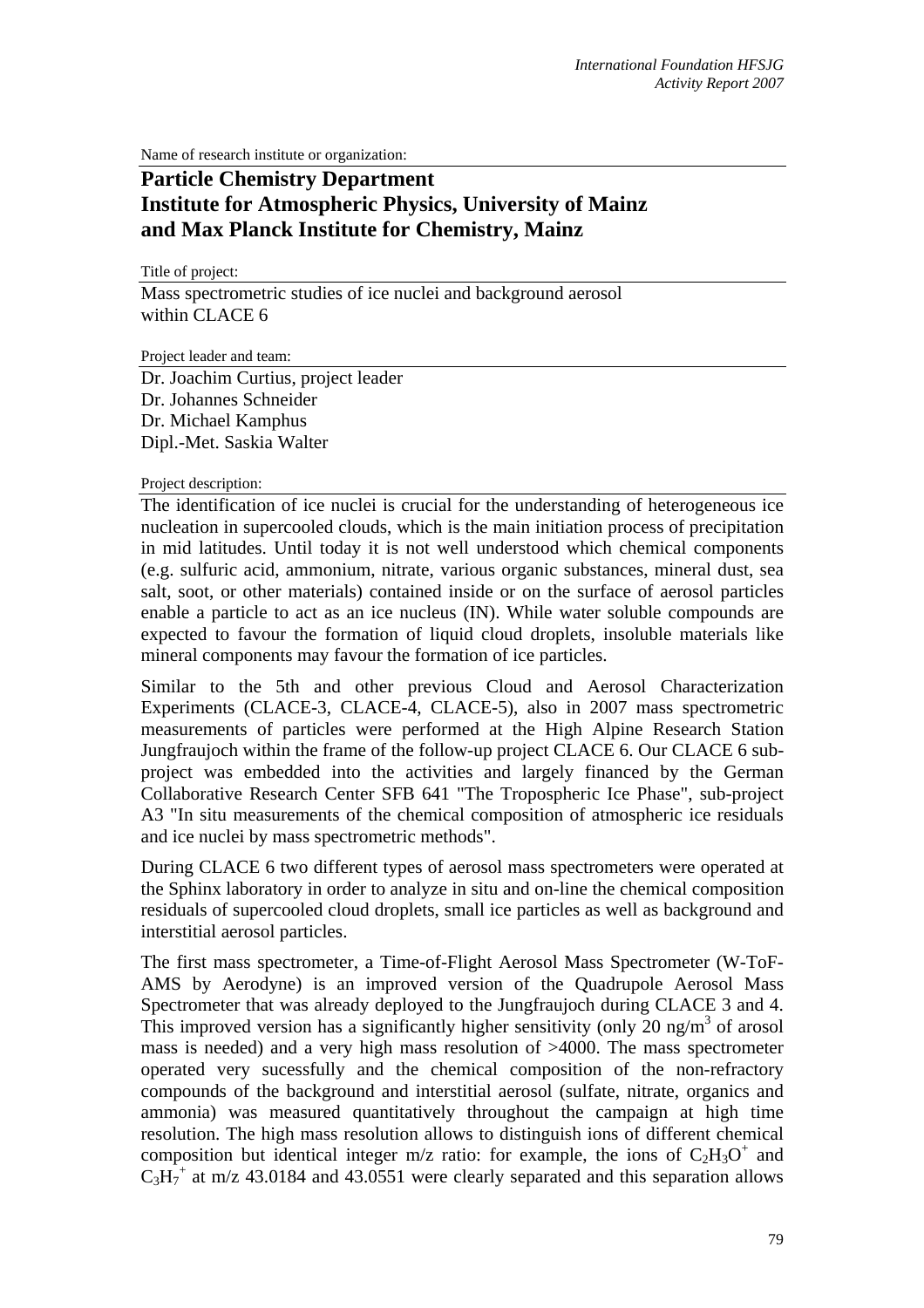to analyze the degree of oxidation of the organic aerosol fraction. The W-ToF-AMS provided successful measurements of ice residuals and background aerosol. An important new finding of these measurements is that the ice residuals did contain a small fraction of organic material, clearly above the instrumental detection limit. This organic material was hardly oxidized but the organic fraction seems to be formed mostly from un-oxidized so-called hydrocarbonlike organic aerosol (HOA).

The second mass spectrometer, a Single Particle Laser Ablation Time-of-Flight Mass Spectrometer (SPLAT), analyzes individual particles in the size range of 300-3000 nm diameter. This mass spectrometer has been developed by our group in recent years and by successfully implementing a number of technical and operational improvements during the last year the sensitivity of the instrument was greatly enhanced. The instrument worked very well and reliable during the campaign and mass spectra for about 10 000 individual background aerosol particles were provided during the campaign. For the first time with this instrument the analysis of individual ice residuals was successfully performed, representing a) a major progress of the technical development of the instrument and b) finally opening up the area of interest for scientific analysis with this instrument.

The SPLAT instrument sampled 25 days with only small interruptions for calibrations and realignment of the particle beam and the laser beams. During that time 9771

background aerosol particles and 357 ice residues were analysed with both polarities. During a one-day experiment 168 CCNs (Cloud Condensation Nuclei) were analysed with the droplet pre-impactor of the Ice-CVI (Ice-Counterflow Virtual Impactor, see report by S. Mertes, IFT Leipzig) being removed. First analysis of some highlights of the data showed that we observed a strong enhancement of lead in the ice nuclei (41.8% of the IN spectra showed a lead signature), while it was present in only 9.1% of the detected background particles and the CCNs exhibited a depletion to



*Figure 1: Mass spectrum from a lead containing aerosol particle with the characteristic isotopic pattern at m/z 204, 206, 207 and 208.*

3.7%. Sources for the lead contributions in atmospheric aerosol may include aviation gasoline, smelters, coal combustion, etc. but the influence of lead on cloud formation has not been investigated up to now. Therefore we plan to intensify research and discussion of this topic within the second phase of the SFB-641.

A preliminary result of the SPLAT measurements during CLACE 6 is shown in Figure 4. The spectra from 903 background particles and the spectra from 355 ice residues were processed by a k-means classification algorithm. The pie charts show the percentage of particles (regardless of the particle size) that belong to different groups of particles. It is evident that the IR composition differs strongly from the average background aerosol composition. Mineral dust is by far the dominating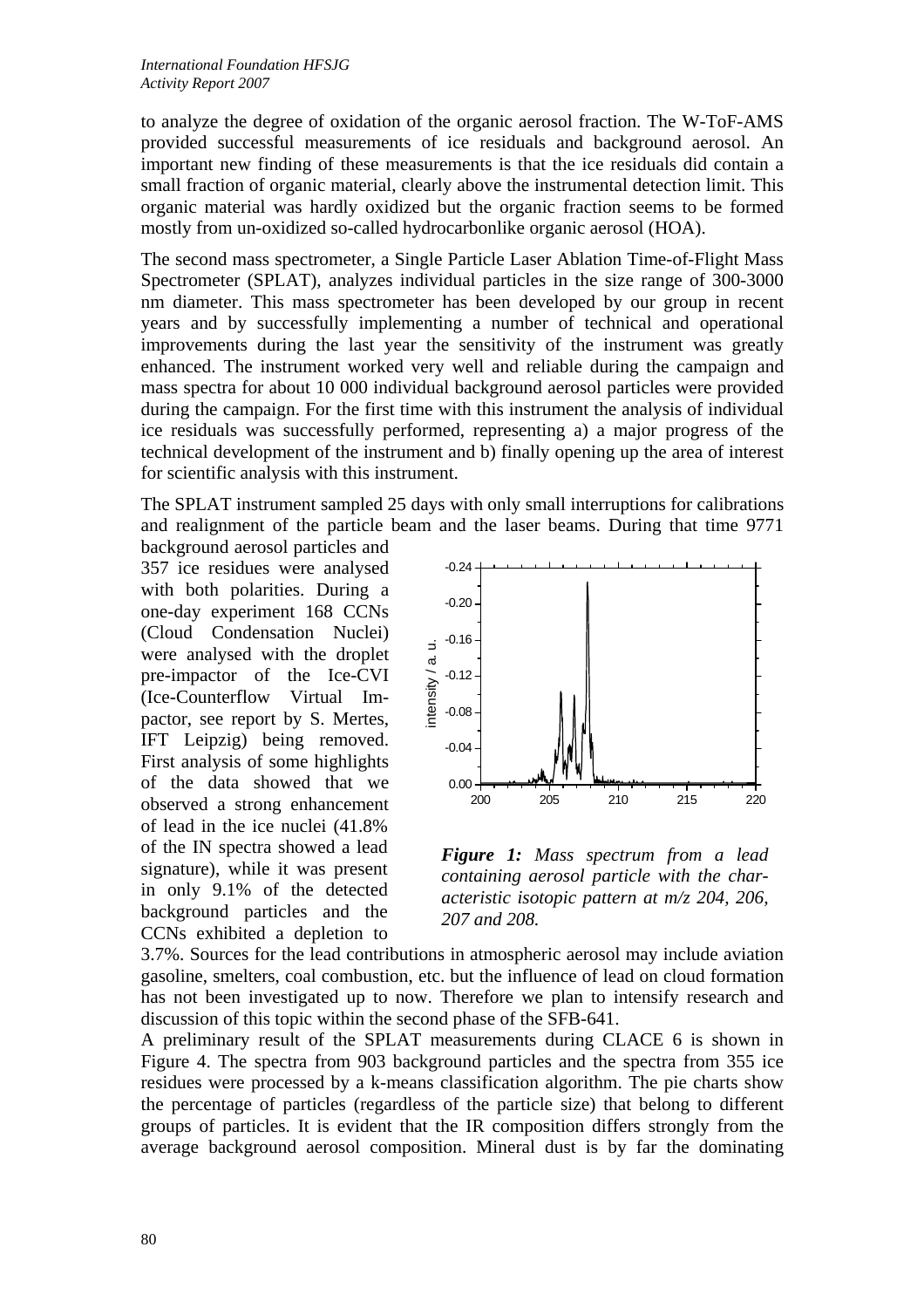substance in the ice residues from fresh ice crystals. The lead in the IR was found in all classes of particles. Further analysis and data interpretation is in progress. The results from the IR measurements with the SPLAT instrument during the CLACE 6 campaign will be presented in a forthcoming paper (Kamphus et al., to be submitted to Atmos. Chem. Phys. Discuss., 2008).



*Aerosol composition of the background aerosol and the ice residues from mixedphase clouds measured with the SPLAT instrument at the Jungfraujoch research station during CLACE 6 in 2007. The IN are clearly dominated by mineral dust. Carbon-containing particles may be soot or organic material. Data are preliminary*.

*Acknowledgement.* We thank the International Foundation HSFJG, the SFB 641" Tropospheric Ice Phase" and the FP6 EU project EUSAR for comprehensive support.

Key words:

Aerosol chemical composition, ice nuclei chemical composition, aerosol mass spectrometry

Internet data bases:

An FTP server for internal use of CLACE participants has been established

Collaborating partners/networks:

ift Leipzig (Dr. Stephan Mertes), PSI (Dr. Ernest Weingartner), ETH Zürich (Dr. Daniel Cziczo), Tech Univ. Darmstadt (Dr. Martin Ebert),

Scientific publications and public outreach 2007:

## **Refereed journal articles**

Mertes, S., Verheggen, B., Walter, S., Conolly, P., Ebert, M., Schneider, J., Bower, K.N., Cozic, J., Weinbruch, S., Baltensperger, U., and Weingartner, E., 2007: Counterflow virtual impactor based collection of small ice particles in mixed-phase clouds for the physico-chemical characterization of tropospheric ice nuclei: Sampler description and first case study, Aerosol Science Technology, 41, 848-864.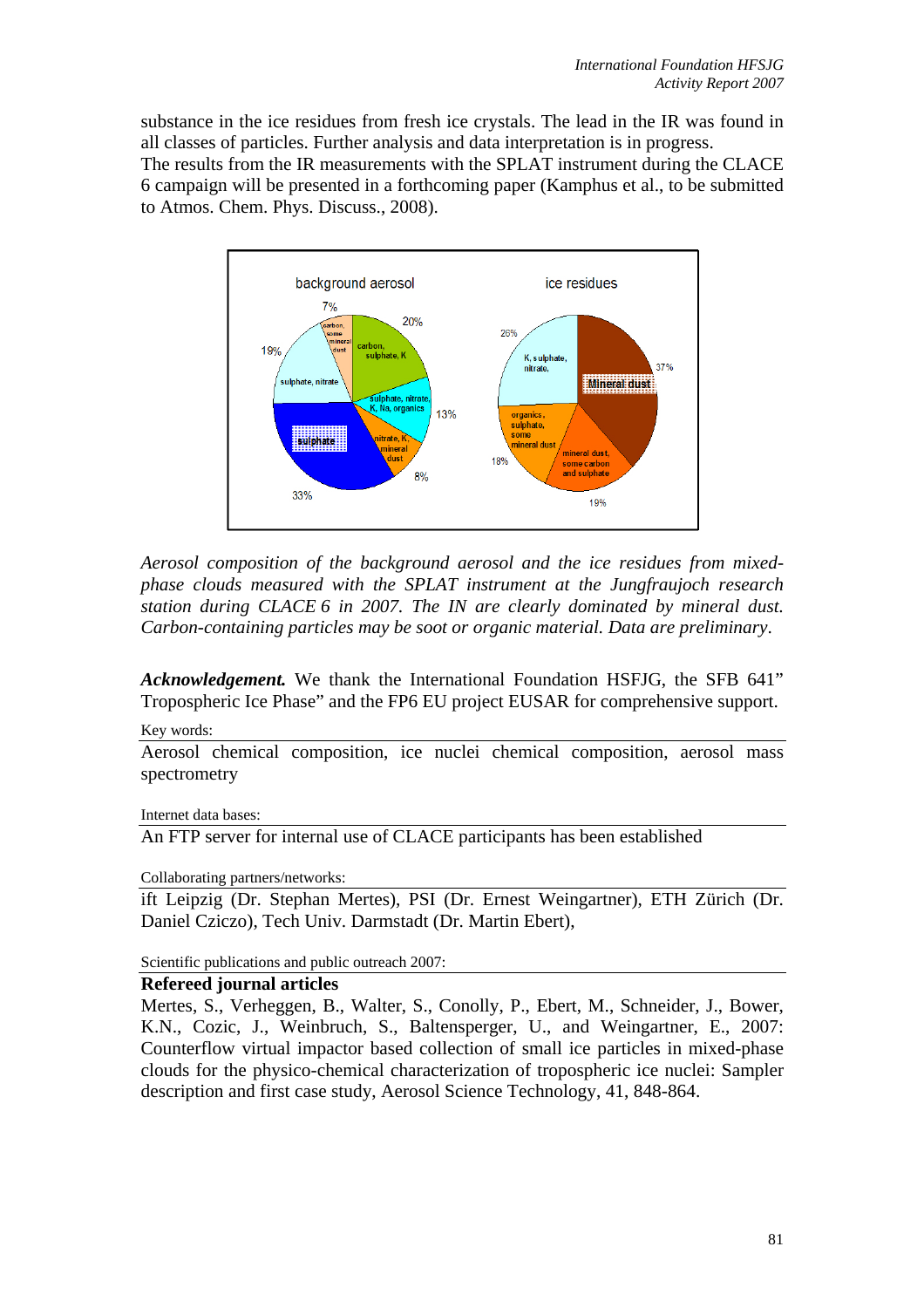## **Conference papers (for 2007, mostly concerning previous CLACE campaigns)**

Kamphus M.; Ettner-Mahl, M.; Drewnick, F.; Curtius, J.; Mertes, S.; Borrmann, S., Chemical analysis of ambient aerosol particles and ice nuclei in mixed phase clouds by single particle laser ablation mass spectrometry, EGU, Vienna, Austria, Geophysical Research abstracts Vol. 9, 06109, 2007.

Schneider J; Walter, S; Curtius, J; Drewnick, F; Borrmann, S; Mertes, S; Weingartner, E; Gysel, M; Cozic, J, In-situ analysis of free tropospheric aerosol and small ice crystal residuals using a High Resolution Aerosol Mass Spectrometer (HR-ToF-AMS) at the Jungfraujoch during CLACE 5, European Aerosol Conference, Salzburg, 2007.

Schneider J; Walter, S; Curtius, J; Drewnick, F; Borrmann, S; Mertes, S; Weingartner, E; Gysel, M; Cozic, J, In-situ analysis of free tropospheric aerosol and small ice crystal residuals using a high resolution aerosol mass spectrometer (HR-ToF-AMS) at Jungfraujoch during CLACE 5, EGU General Assembly, Vienna, Austria, 2007.

Weingartner, E., Verheggen, B., Lohmann, U., Cozic, J., Gysel, M., Baltensperger, U., Mertes, S., Bower, K. N., Connolly, P., Flynn, M., Crozier, J., Gallagher, M., Coe, H., Walter, S., Schneider, J., Curtius, J., Borrmann, S., Petzold, A., Ebert, M., Worringen, A., and Weinbruch, S.: Aerosol Partitioning in Mixed-Phase Clouds, EGU Wien, 2007.

Address:

Max-Planck Institute for Chemistry J.-J.-Becherweg 27 55128 Mainz Germany

Institute for Atmospheric Physics University of Mainz J.-J.-Becherweg 21 55099 Mainz Germany

Contacts: Prof. Dr. Joachim Curtius

Now at: Institute for Atmospheric und Environmental Sciences Johann Wolfgang Goethe-University Frankfurt am Main Campus Riedberg Altenhöferallee 1 60438 Frankfurt am Main Germany phone: +49 (69) 798-40258 fax: +49 (69) 798-40252 email: curtius@iau.uni-frankfurt.de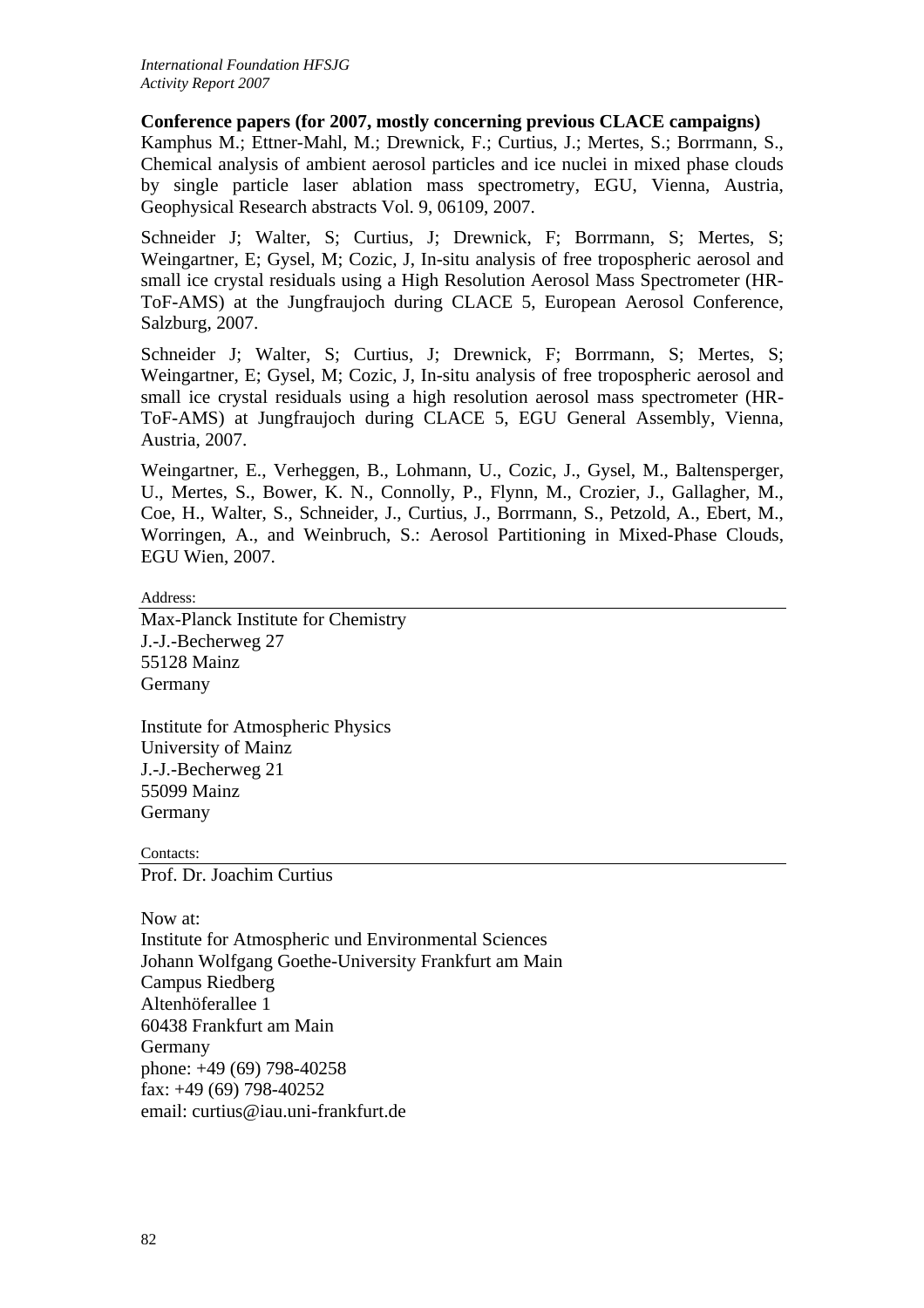Dr. Johannes Schneider

Max-Planck Institute for Chemistry J.-J.-Becherweg 27 55128 Mainz Germany phone: +49 6131 305 586 fax: +49 6131 305 597 email: schneider@mpch-mainz.mpg.de

http://www.mpch-mainz.mpg.de/%7Eschneid/CLACE6/index.ht http://www.sfb641.uni-frankfurt.de/index.html